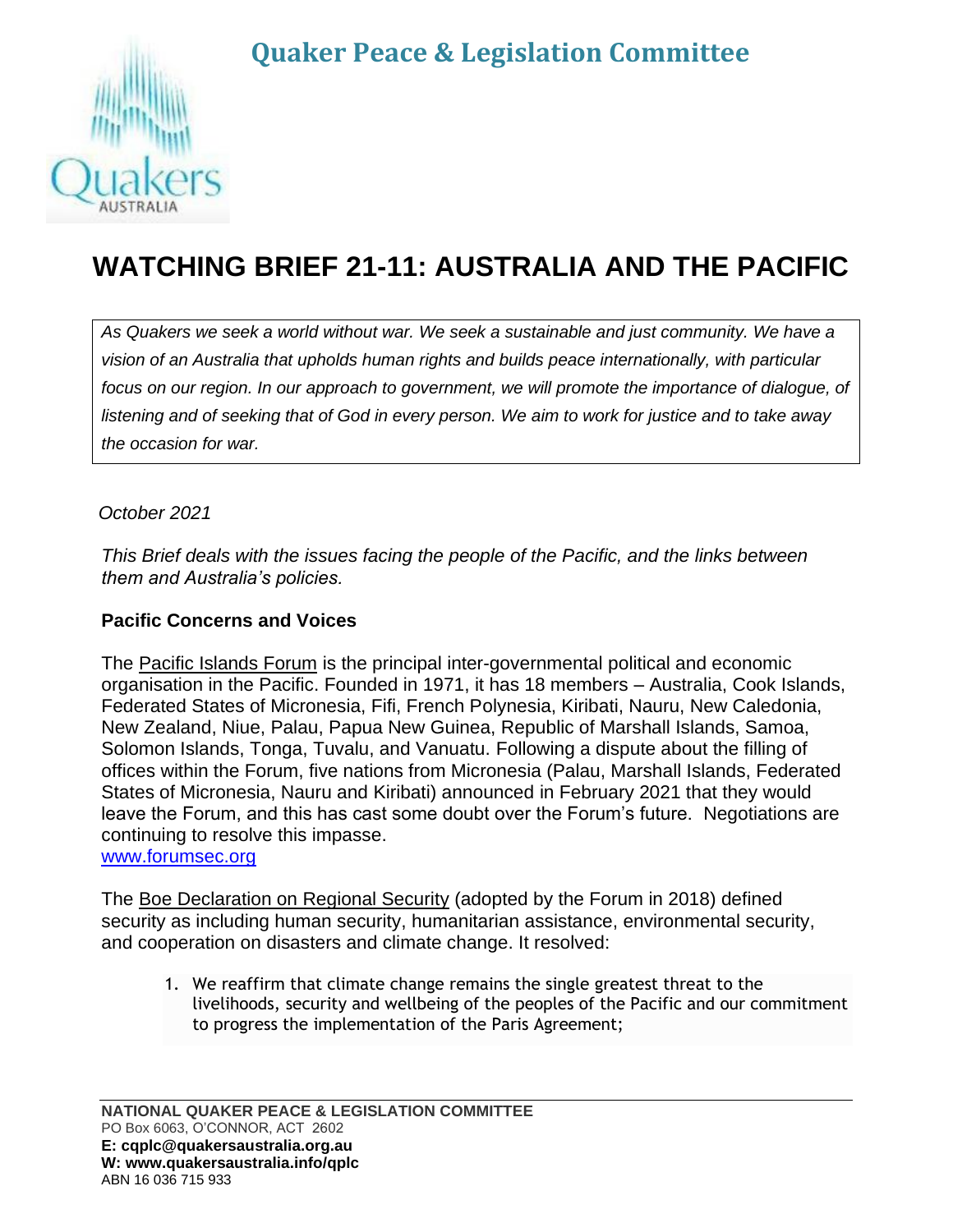- 2. We recognise an increasingly complex regional security environment driven by multifaceted security challenges , and a dynamic geopolitical environment leading to an increasingly crowded and complex region;
- 3. We affirm our stewardship of the Blue Pacific and aspire to strengthen and enhance our capacity to pursue our collective security interests given our responsibility to sustain our Pacific peoples and our resources;

The Forum celebrated 50 years in August 2021 with a series of meetings, and highlighted the achievements it has made, including supporting self-determination, asserting Pacific interests in the formation of the UN Convention on the Law of the Sea, the establishment of a Pacific nuclear free zone, taking a strong role in oceans protection, global advocacy on climate change, and promoting trade and development in the region.

In response to the COVID-19 pandemic, the Forum leaders called on global leaders to support "the equitable and affordable distribution of safe and effective COVID-19 treatments and vaccines to all Pacific people to mitigate health concerns, improve their wellbeing, and facilitate early economic recovery". Australia's willingness to help in vaccine certification and in doubling the number of Pacific workers in Australia by March 2022 was welcomed.

Looking ahead to the UN Conference of Parties 26 to be held in Glasgow UK in November, the leaders reaffirmed climate change as the "greatest threat facing the Blue Pacific". They urged all major emitters to commit to stronger climate action and strategies to achieve net zero carbon by 2050.

The Pacific Islands Association of Non-Government Associations (PIANGO) is the regional network in 25 Pacific Island countries, established in 1991 to assist NGOs give voice to their concerns and collaborate for sustainable human development. Its activities cover information sharing, capacity building, strengthening key relationships, and ensuring quality performance. It seeks to strengthen recognition of the vital role of civil society in the Pacific. [www.piango.org](http://www.piango.org/)

The Pacific Conference of Churches (PCC) has reflected the ongoing commitment of Christian groups in the Pacific. Formed in 1966, it has 27 member churches and ecumenical groups. It has focused on education, economic development, communication, family life, and church and society. It has promoted the role and status of women, taken a lead in political problems, and opposed nuclear testing. Recently it launched a campaign on climate action, using a range of large banners displayed in churches across the region. See [www.oikoumene.org](http://www.oikoumene.org/)

The University of the South Pacific (USP) has an important role through its vision of "Shaping Pacific Futures". It has campuses in many Pacific countries, offering a wide range of courses on six areas - accounting/finance; business/management; IT/engineering/physics; law/social service; arts/education; agriculture/ocean/environment. [www.usp.ac.fj](http://www.usp.ac.fj/)

There is a new concern arising in the Pacific about the formation of the AUKUS agreement by Australia, UK and USA. Maria Timon from Kiribati, who represents Pacific issues at the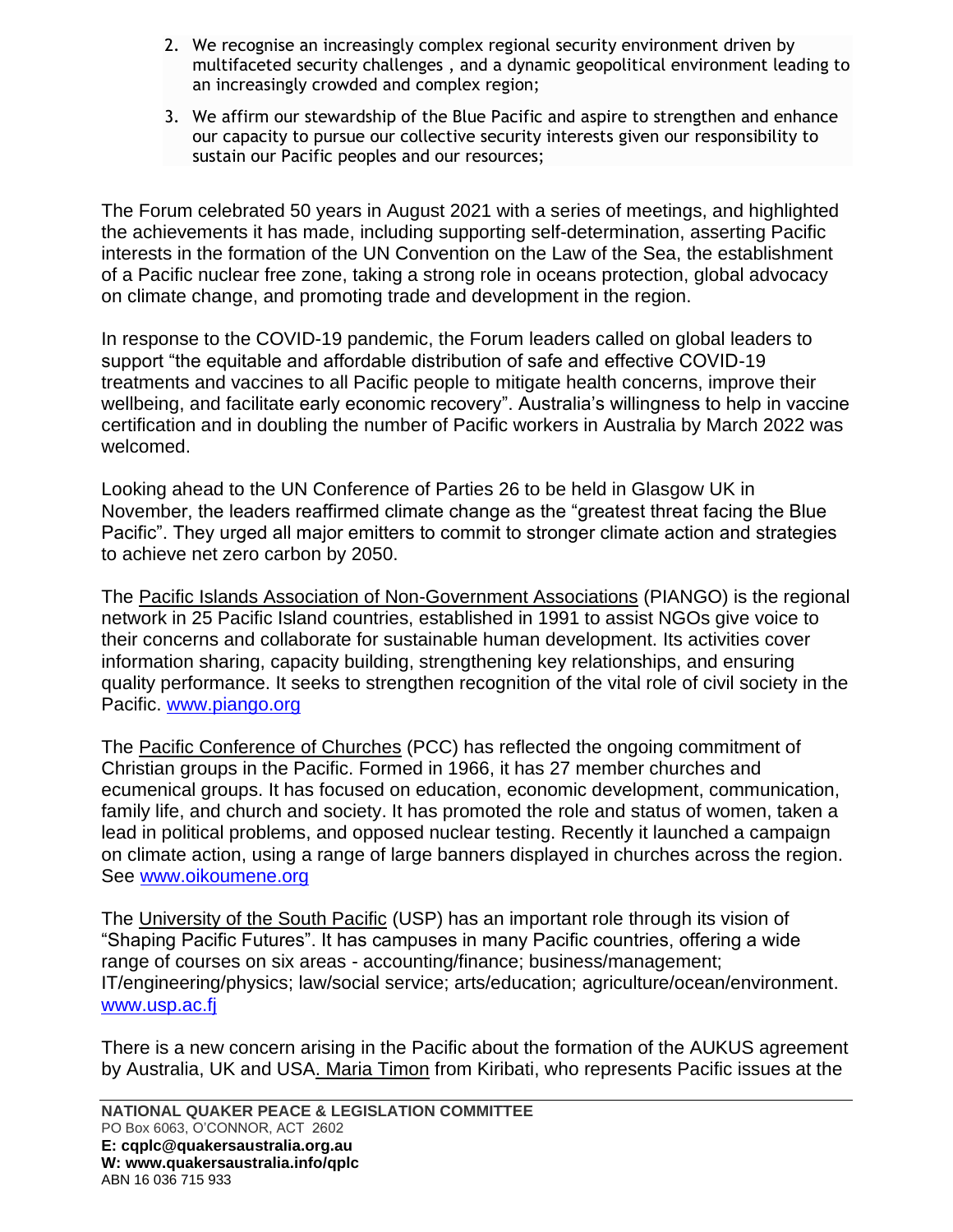Edmund Rice Centre in Sydney, spoke recently on a webinar organised by the peace movement. She said that AUKUS reminds Pacific people that they are seen as expendable and 'collateral damage'. Australia seems to have joined this agreement without a thought for the consequences for Pacific Island countries. She sees AUKUS as compromising the nuclear free zone, and substituting weapons for the real needs of the people – such as clean water. See

[www.facebook.com/watch/live/?ref=watch\\_permalink&v=290126009367021](http://www.facebook.com/watch/live/?ref=watch_permalink&v=290126009367021)

#### **Australia's Role in the Pacific Region**

The history of Australia's connections with the Pacific is mixed. As Ian Hoskins has written in a recent book *Australia and the Pacific*, the ill treatment of Pacific Islanders brought here to work in Queensland before federation, the 'white Australia' policy after federation, and the deportation of islanders in large numbers in 1907, did nothing to endear Pacific peoples to Australia. The way Australia has subsequently dealt with Nauru for phosphate and as a refugee detention centre has reinforced the perception of exploitation.

On the other hand, Ian Hoskins says that missionaries and others took a more humanitarian approach and criticized the 'white nation' emphasis. Also, the Mabo decision (arising from an Islander's claim to land) was a significant factor in influencing native title policies in Australia.

Reporting about the Pacific tends to be shallow and reactionary, according to Natalie Whiting (ABC correspondent in PNG and winner of the latest Sean Dorney Grant for Pacific Journalism). She will be using the \$10,000 grant for an in-depth look at the causes of violence in the PNG Highlands, especially focusing on local perspectives. The website of the Australian Department of Foreign Affairs and Trade (DFAT) reports that there is a Pacific Media Assistance Scheme to facilitate regional media developments covering business, government, and society via Pacific media. Australia's contribution over the period 2017-21 has been \$10.3m, and further support has been given to install new transmitters and technical support for radio – a big help during the pandemic.

There are now many academic and research links with the Pacific. A particular link that has been going for many years is that of the Australian National University (ANU) through its Research School of Pacific Studies. It now has another specialised group called the Pacific Institute which enables more detailed research on the Pacific, thereby building greater awareness within Australia of the importance of the region. See [www.bellschool.anu.edu.au/research/overview](http://www.bellschool.anu.edu.au/research/overview)

#### **Australian Aid**

In the current financial year 2021-22 Australian aid totals \$1.44b and is being directed to individual countries and through the organisations such as the Pacific Islands Forum, the South Pacific Community, the Council of Regional Organisations, and the Pacific Humanitarian Pathway. The three 'pillars' of focus are – health security, stability, and economic recovery. The government has created a new Office of the Pacific within DFAT "to support Australia's deepening engagement with the Pacific, to enhance whole-ofgovernment coordination, and to drive implementation of our regional activities consistent with priorities of Pacific countries". See [www.dfat.gov.au/geo/pacific/office-of-the-pacific.](http://www.dfat.gov.au/geo/pacific/office-of-the-pacific)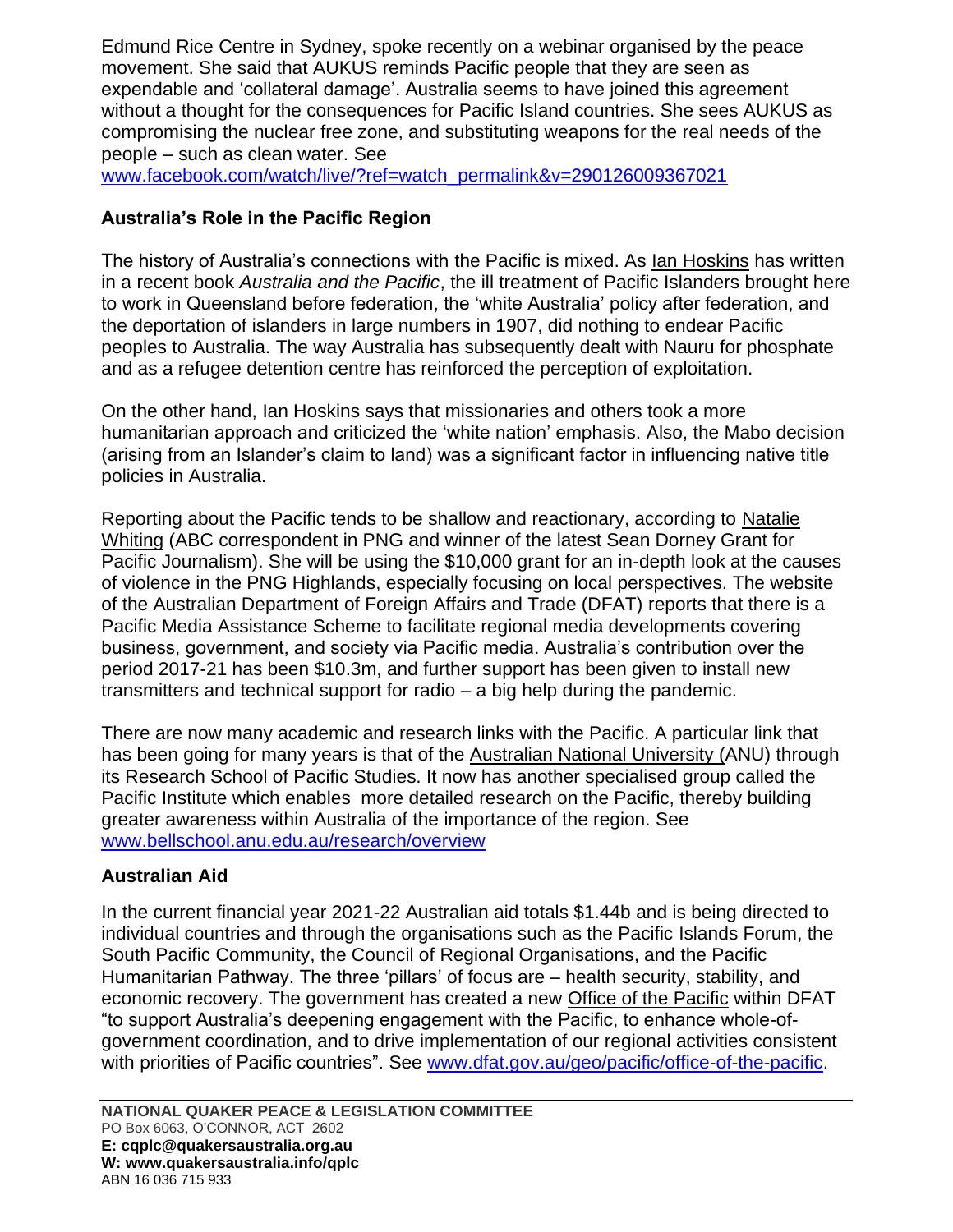Initiatives that Australia is taking include the following:

- Pacific Secondary School Scholarships Program to enable students from the Pacific too study in Australia.
- BRIDGE School Partnerships Program to support exchange between teachers on best practice and inter-cultural learning.
- Science Circus Pacific to encourage science, technology, engineering and maths (STEM) education in the Pacific.
- Vaccine supply through \$80m to COVAX plus \$300m for economic and social costs of the pandemic.
- Maintaining a humanitarian corridor to ensure effective transport in the Pacific region.
- Continuing recruitment of Pacific workers through the seasonal workers scheme.
- A partnership with New Zealand to strengthen biosecurity and agricultural trade in the Pacific region.
- Financing infrastructure in the Pacific, including a high-quality communication cable between the Solomons and Papua New Guinea.
- Support for renewable energy, climate change and disaster relief.
- Defence, police and security links through joint training.

The peak body for Australian aid NGOs is the Australian Council for International Development (ACFID). It covers a wide range of groups working in the Pacific, and uses its advocacy to encourage greater official aid. See [www.acfid.asn.au](http://www.acfid.asn.au/) The Church Agencies Network (CAN) is a vehicle for Christian aid in the Pacific region. It has been especially effective in coordinating responses to disasters, and works with the Pacific Conference of Churches, ACFID and DFAT wherever possible. See [www.churchagenciesnetwork.org.au](http://www.churchagenciesnetwork.org.au/) Quaker Service Australia is a member of both ACFID and CAN.

### **Analysis and Commentary**

Harley Dennett, in *The Canberra Times* of 28 April 2021, quotes Professor Michael Wesley (University of Melbourne) as saying that cold war attitudes and empty climate promises from Australia have pushed South Pacific leaders towards China. He says Australia should focus on training people rather than countering China with infrastructure and security spending. Australia should focus on promoting tourism, reviewing visa restrictions on Pacific people, supporting a military-free region, and investing more in education and skills development.

Dr Tess Newton Cain and Dr Wesley Morgan (Griffith University) wrote a paper about 'Strengthening Australia's Relationships with Countries of the Pacific Region" (*Asia Institute*, June 2020). They stress the diversity of the region and say that "it is intellectually weak and strategically unhelpful to see the multiplicity of linkages that Australia has with the countries of the Pacific region through one-dimensional paradigms such as 'security' or 'aid'." In their view, the 'Pacific Step-Up' policy of Australia is driven mainly by an attempt to maintain political influence and ignores the very special form of regional cooperation and collective diplomacy forged by Pacific nations. "Australia should acknowledge, support and celebrate Pacific Island leadership on the world stage" and work with them to strengthen multilateral rules and institutions.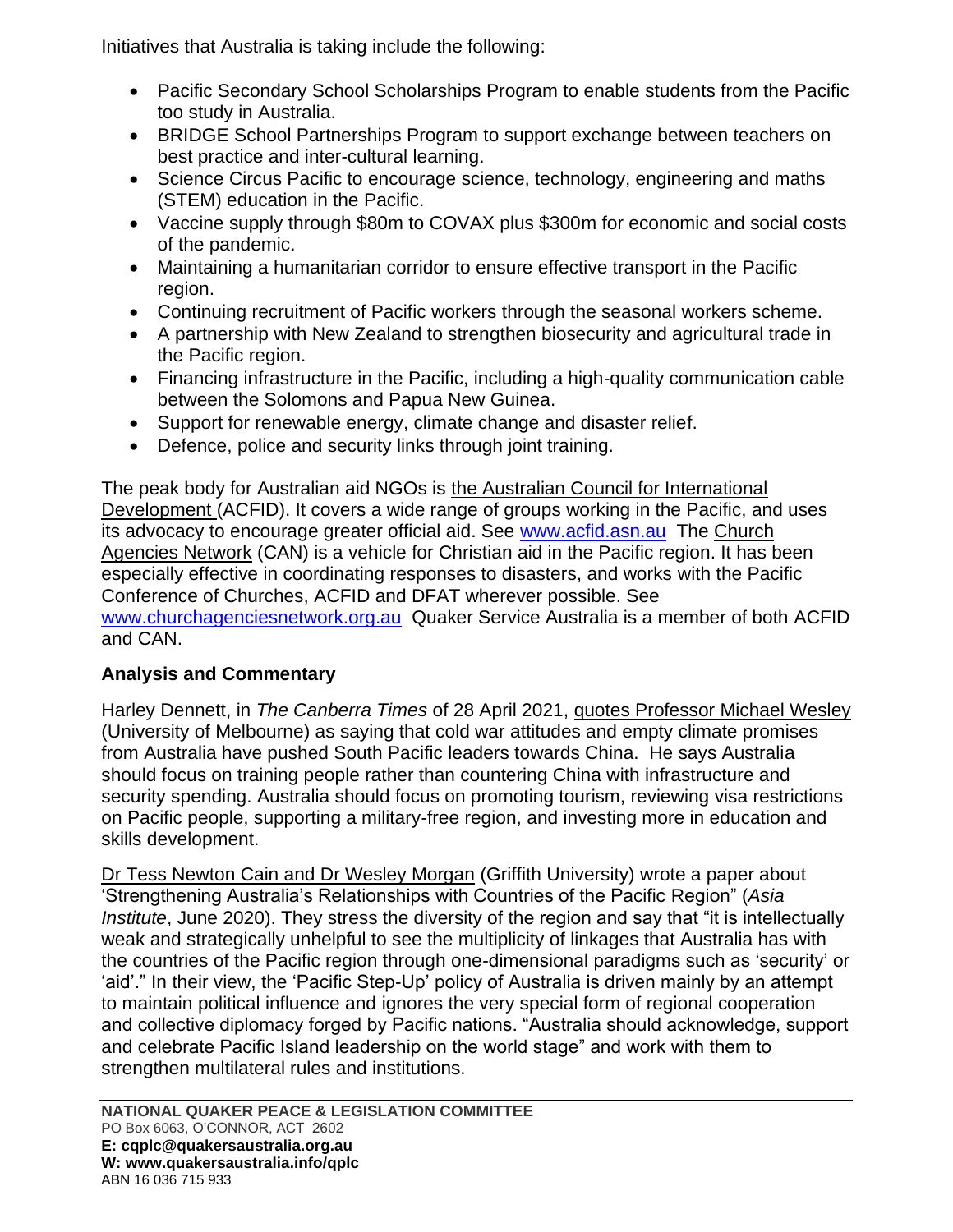The authors say that there are many positive connections, including the large Pacific diaspora settled in Australia. Australia can build on these by (a) improving market access for Pacific products (food, handicrafts), (b) ensuring that labour mobility schemes are more inclusive of women and people from poor communities, and (c) offer permanent migration for islanders affected by climate change.

Nic Maclellan (Pacific Affairs Correspondent for *Inside Story*) wrote on 14 October 2021 that, over many years, the Pacific people have united to resist threats caused by the disposal of nuclear waste, nuclear testing, and the impacts of climate change. The recent AUKUS agreement is seen as another threat which will bring forth strong objections. The Australian government underestimates the longstanding negative impact of nuclear testing, and the commitment of the Island nations to a nuclear-free zone in the Pacific. Japan's plans to dump nuclear waste from Fukushima into the Pacific Ocean have upset the Islanders. The AUKUS initiative adds to the sense that Australia, UK and USA are interfering with the peaceful ambitions of the Pacific people, pressuring them to take sides in the conflict with China.

Leanne Smith (Whitlam Institute, University of Western Sydney) wrote (*The Conversation*, 11 February 2020) that research shows that the people of Solomon Islands, Vanuatu and Fiji say that Australia does not know how to engage as part of the Pacific community because (a) the quality of the relationships is more important than the quantity of aid or trade, (b) values are a vital part of how we conduct ourselves, and (c) whilst our historical relationship is valued we are one of many Pacific partners. She says that the research further shows areas of concern – visa restrictions on Pacific visitors, too many international NGOs involved in aid at the expense of local NGOs, and Aboriginal people not visible in relations with the Pacific.

The recent decision by the Australian government to provide most of the funds (\$1.9b) for Telstra to acquire the Pacific telco Digicel has passed with little analysis. Zoe Samios (Sydney Morning Herald, 26 October 21) said the move is to prevent Digicel from being taken over by a Chinese company and to boost Australia's footprint in the region. Paul Budde, a telecoms analyst, said (Reuters, 25 October 21) that "if the government had not asked and underwritten it, Telstra would not have done it". There has been no indication of the extent of consultation with Pacific leaders before the decision was made, and it is assumed that they welcome the plan.

Simon Mark (*Springer*, 11 Jan 2021) has reported that New Zealand has a Pacific Reset launched in 2018 that emphasizes "engagement, partnerships, and collaboration, and a greater focus on soft power, public diplomacy and people-to-people measures". He notes that the Pacific is the region in which New Zealand matters the most and has the most influence. The initiatives in the region by Australia, UK, Indonesia and India (as well as China) are part of an increasingly contested and crowded strategic environment. New Zealand seeks to apply its approach to public diplomacy so as to build better relationships with Pacific countries.

In New Zealand the new Minister of Foreign Affairs (the Hon Nanaia Mahuta) has recently announced a new way of working with its Pacific neighbours - moving from reset to resilience. She describes this as enhancing New Zealand's connection and relationship to the Pacific (whanaungatanga), speaking to the benefit of reciprocity and resilience